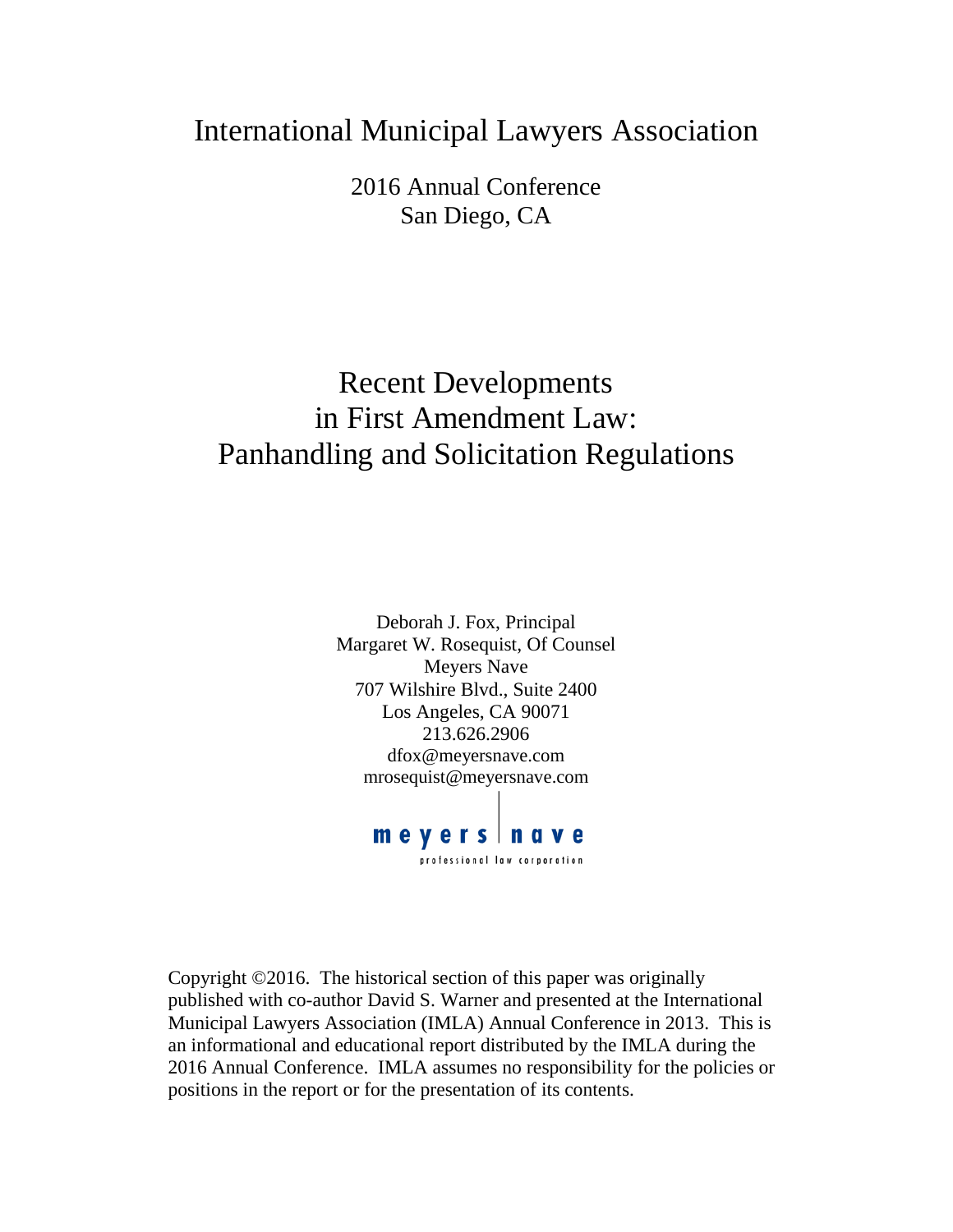#### **Recent Developments in First Amendment Law: Panhandling and Solicitation Regulations**

#### **Deborah J. Fox, Meyers Nave Margaret W. Rosequist, Meyers Nave**

#### **Introduction**

Restrictions on panhandling and solicitation reach back to the origins of the Republic. Regulation of this activity is an intensely local issue, with policy objectives and goals often differing from jurisdiction to jurisdiction. Over the years, the Supreme Court has attempted to achieve a balance between First Amendment protections and the government's desire to achieve certain policy interests. Developments in the 1960s, which have continued through to the present, show the Court's jurisprudence tilting in favor of free speech rights over the authority of municipalities to regulate panhandling and solicitation. Most recently, the Supreme Court has articulated a very exacting approach to determining the content neutrality of regulations impacting speech. The content neutrality test presents a particularly daunting challenge when it comes to drafting constitutionally sound panhandling and solicitation regulations.

This paper will provide a history of the development of the legal jurisprudence governing panhandling and solicitation regulations. It will then evaluate the jurisprudence governing charitable solicitation, forum analysis, and the content neutrality determination. The final section of the paper will provide tips for practitioners to consider when faced with a request to draft a local law or policy regulating panhandling and/or solicitation.

#### **I. History**

Historically, Americans addressed the problems associated with panhandling by simply prohibiting it. In fact, the Articles of Confederation specifically exempted "paupers, vagabonds, and fugitives from justice" from the privileges and immunities guaranteed to all citizens.<sup>[1](#page-1-0)</sup> By the middle of the twentieth century, every state had laws in place regulating vagrancy and a common feature of these laws was prohibitions on begging.<sup>[2](#page-1-1)</sup> These laws were implicitly supported by the United States Supreme Court in decisions such as *Cox v. New Hampshire,* which upheld a state law prohibiting parades or processions on public streets without a license. $3<sup>3</sup>$  $3<sup>3</sup>$  According to the Court, laws assuring the safety and convenience

<span id="page-1-0"></span><sup>&</sup>lt;sup>1</sup> William Mitchell, II, Comment, "Secondary Effects" Analysis: A Balanced Approach to the Problem of *Prohibitions on Aggressive Panhandling*, 24 U. Balt. L. Rev. 291, 297-98 n.23 (1995)*.*

<span id="page-1-2"></span><span id="page-1-1"></span><sup>2</sup> Robert Teir, Article, *Maintaining Safety and Civility in Public Spaces: A Constitutional Approach to Aggressive Begging*, 54 La. L. Rev. 285, 300 (1993)*.* For example, until a recent series of judicial decisions declared the law unconstitutional, it had been unlawful in the State of Michigan since 1929 to be "found begging in a public place." *Mich. Comp. Laws Ann. § 750.167(1)(h).*

<sup>3</sup> *Cox v. State of New Hampshire,* 312 U.S. 569 (1941)*.*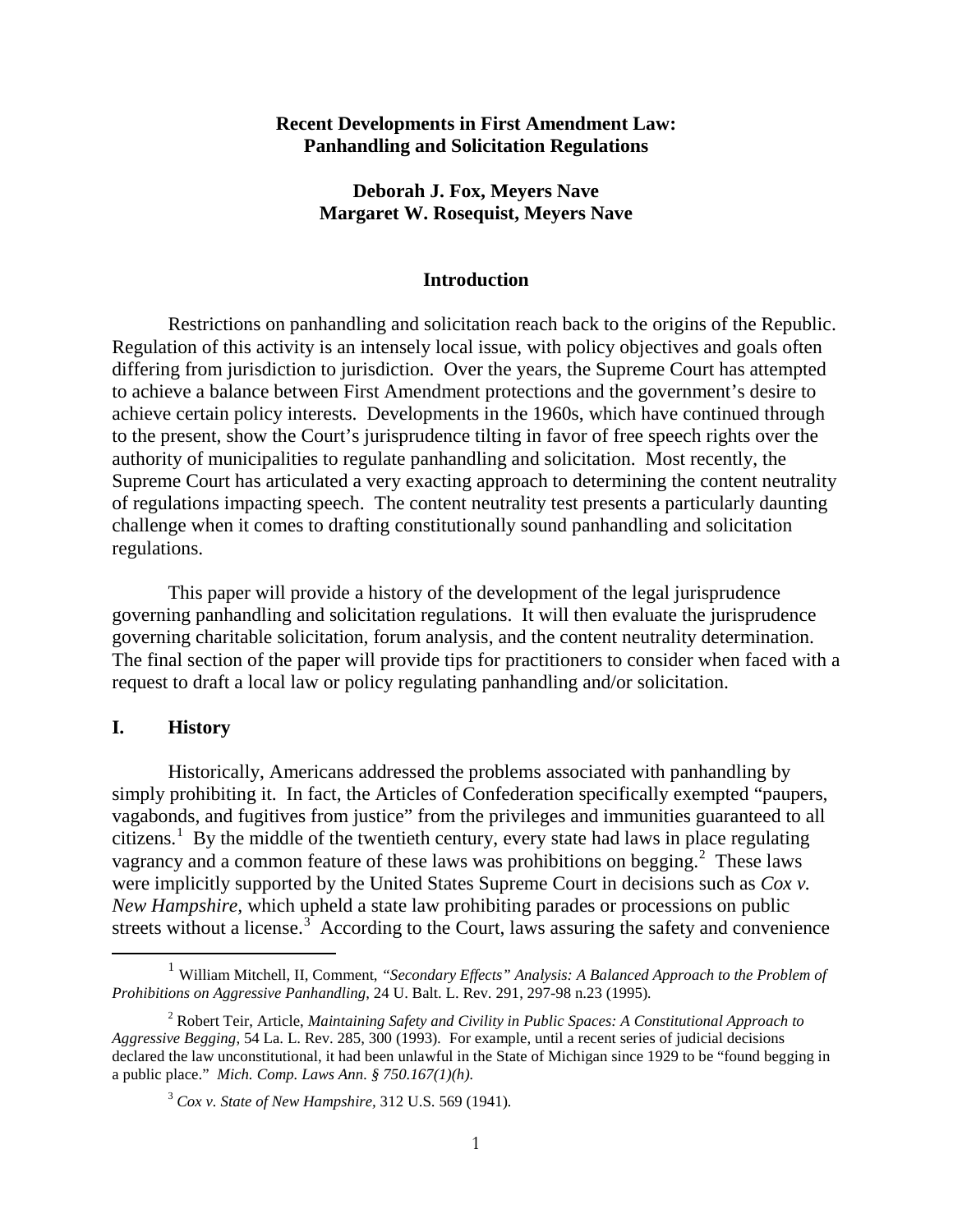of the people to use the public highways have "never been regarded as inconsistent with civil liberties, but rather as one of the means of safeguarding the good order upon which they ultimately depend."<sup>[4](#page-2-0)</sup> State courts were generally supportive of local vagrancy statutes as well.<sup>[5](#page-2-1)</sup>

Judicial deference began to wither in the second half of the century, however, as petitioners successfully challenged the arbitrary nature of laws that made it a crime merely to be poor or a transient. In 1972, for example, the Supreme Court held a Jacksonville, Florida city ordinance unconstitutional due to its vagueness. $\frac{6}{5}$  $\frac{6}{5}$  $\frac{6}{5}$  The ordinance punished acts of vagrancy including, among other things, "habitual loafers," "dissolute persons who go about begging," "common night walkers," and "persons able to work but habitually living upon the earnings of their wives or minor children."<sup>[7](#page-2-3)</sup> According to the Court, no person of ordinary intelligence would contemplate that such conduct would be a crime. In addition, the law had such an expansive definition of vagrancy, the police had unfettered discretion to make arrests for behavior that, in many cases, may have been perfectly legal. $8$ 

In a series of decisions in the 1980s, the Supreme Court looked more specifically at the issue of solicitation and its interplay with the First Amendment. In *Village of Schaumburg v. Citizens for a Better Environment*, the Court struck down a local ordinance prohibiting door-to-door or on-street solicitation by charitable organizations that did not use at least 75 percent of their receipts for charitable purposes. $9$  While acknowledging that soliciting financial support was subject to reasonable regulation, Justice Byron White opined for the majority that such regulation:

must be undertaken with due regard for the reality that solicitation is characteristically intertwined with informative and perhaps persuasive speech seeking support for particular causes or for particular views on economic, political or social issues, and for the reality that without solicitation, the flow of such information and advocacy would likely cease.<sup>[10](#page-2-6)</sup>

Subsequent Supreme Court decisions found solicitation by other types of organizations to be protected speech, and courts in several federal circuits have relied on the Court's analysis in *Schaumburg* and its progeny to conclude that panhandling by individuals

<sup>7</sup> *Id*. at 164.

<sup>8</sup> *Id.* at 162, 168.

<sup>9</sup> *Village of Schaumberg v. Citizens for a Better Environment*, 444 U.S. 620 (1980).

<span id="page-2-6"></span><span id="page-2-5"></span><span id="page-2-4"></span><span id="page-2-3"></span><span id="page-2-2"></span><sup>10</sup> *Id.* at 632. White relied, in part, on several Supreme Court decisions (primarily from the 1940s and 1950s) involving canvassing and soliciting by religious and charitable organizations. See *Id.* at 628-32.

<span id="page-2-0"></span><sup>4</sup> *Id.* at 574*.*

<span id="page-2-1"></span><sup>5</sup> Mitchell, "Secondary Effects" at 298 n.27.

<sup>6</sup> *Papachristou v. City of Jacksonville,* 405 U.S. 156 (1972).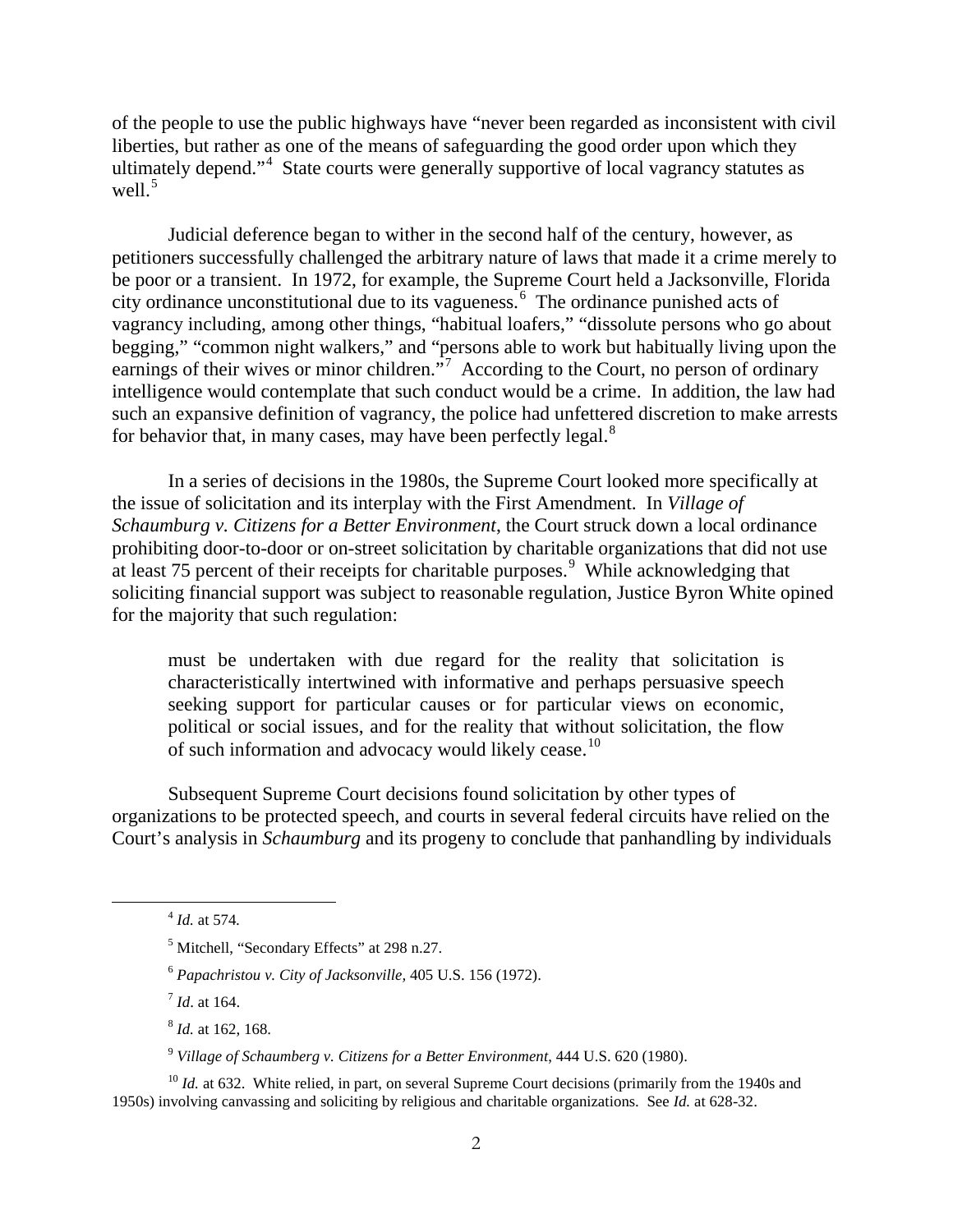is subject to the same First Amendment protection given to solicitation by private charities.<sup>11</sup> As explained by one recent federal court, panhandling "is not merely a minor, instrumental act of expression . . . at stake is 'the right to engage fellow human beings with the hope of receiving aid and compassion."<sup>[12](#page-3-1)</sup>

Given the evolution of modern jurisprudence, municipalities considering panhandling and solicitation regulations should draft such restrictions with the understanding that the speech associated with solicitation or panhandling activity is given full First Amendment protection.

#### **II. Charitable Solicitation**

In *Schaumburg,* the Supreme Court laid the foundation for its modern jurisprudence regarding charitable solicitation. The Court applied an "overbreadth" analysis and found that an ordinance that banned solicitors from seeking door-to-door charitable contributions was not the least restrictive means of achieving a legitimate governmental interest.<sup>[13](#page-3-2)</sup> Specifically, the ordinance prohibited solicitation by organizations that did not use at least 75 percent of their receipts for charitable purposes.<sup>14</sup> The Court explained that while the Village had a substantial interest in preventing fraud and maintaining residential privacy, the 75 percent requirement only peripherally promoted these interests.<sup>15</sup> For example, the Court said that there is a class of charitable organizations whose primary goal is to research and advocate, and that such organizations typically use more than 25 percent of their funds to pay their own staff.[16](#page-3-5) These organizations could not be labeled fraudulent, said the Court, and thus the ordinance was overbroad. $17$ 

In order for a charitable solicitation regulation to pass muster under the standard set forth by the *Schaumburg* Court it must: (1) serve a sufficiently strong, subordinating interest that the government is entitled to protect (such as the prevention of fraud); and (2) be narrowly drawn to serve the interest without unnecessarily interfering with First Amendment freedoms.[18](#page-3-7) Recently the courts have used the charitable solicitation framework to analyze the relatively new issue of donation bins.

<span id="page-3-5"></span> $16$  *Id.* 

<span id="page-3-7"></span><sup>18</sup> *Id*. at 636.

<span id="page-3-2"></span><span id="page-3-1"></span><span id="page-3-0"></span><sup>&</sup>lt;sup>11</sup> *Riley v. National Federation of the Blind of North Carolina, 487 U.S. 781 (1988) (professional* fundraisers); *United States v. Kokinda,* 497 U.S. 720 (1990) (political organizations); and *International Society for Krishna Consciousness v. Lee,* 505 U.S. 672 (1992) (non-profit religious organizations); *Loper v. New York City Police Dep't,* 802 F.Supp. 1029 (S.D.N.Y. 1992), aff'd, 999 F.2d 699 (2d Cir. 1993); *Speet v. Schuette,* 726 F.3d 867 (6th Cir. 2013); *Gresham v. Peterson,* 225 F.3d 899 (7th Cir. 2000).

<sup>12</sup> *McLaughlin v. City of Lowell*, 140 F.Supp.3d 177, 184 (D. Mass. 2015).

<sup>13</sup> *Village of Schaumberg*, 444 U.S. at 628.

<sup>14</sup> *Id*. at 622.

<span id="page-3-4"></span><span id="page-3-3"></span><sup>15</sup> *Id.* at 636.

<span id="page-3-6"></span><sup>17</sup> *Id.* at 637.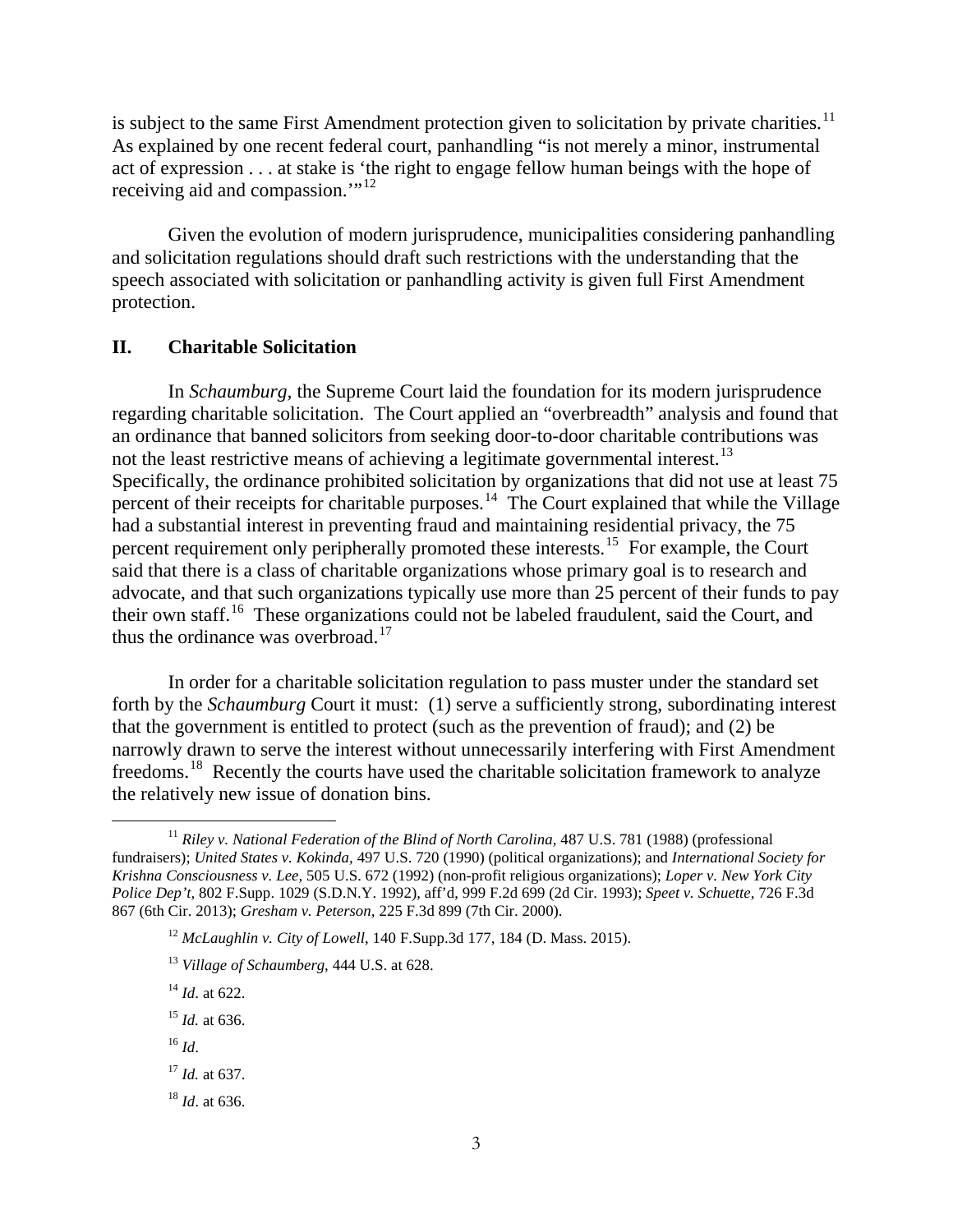The courts that have considered the issue of charitable donation bins have found them to be a form of charitable solicitation subject to the higher standards set forth in *Schaumberg* rather than the more forgiving standard set forth under the Supreme Court's commercial speech doctrine. In *National Federation of the Blind of Texas v. Abbott*, the Fifth Circuit explained that the inclusion of a charity's name on donation bins communicated information about the beneficiaries and implicitly advocated for the charity's views, ideas and goals, thus making it more than mere commercial speech.<sup>[19](#page-4-0)</sup> The Fifth Circuit thus applied the *Schaumberg* standard of review and found unconstitutional the requirement that donation bins include information as to any fee arrangement between the nonprofit and a for-profit organization.[20](#page-4-1) Similarly, in *Linc-Drop v. City of Lincoln*, an Eighth Circuit district court rejected regulations restricting donation bins to those where 80 percent of the proceeds from the bins were used for charitable purposes. $21$ 

In *Planet Aid v. City of St. Johns*, *MI,* the Sixth Circuit also rejected a regulation imposing a total ban on donation bins.[22](#page-4-3) Instead of relying on *Schaumberg*, however, the Sixth Circuit turned to the Supreme Court's jurisprudence regarding time, place and manner restrictions on noncommercial speech in a public forum, and found that the regulation failed because it was content-based.<sup>[23](#page-4-4)</sup> Specifically, the regulation only banned unattended outdoor receptacles with expressive messages regarding charitable giving, while receptacles with no messages such as dumpsters, collection bins, and trash cans, were allowed.<sup>[24](#page-4-5)</sup> In *Recycle for Change v. City of Oakland*, a district court within the Ninth Circuit also used the public forum analysis for evaluating the regulations of unattended donation bins.<sup>[25](#page-4-6)</sup> The court in the *Recycle for Change* case, however, reached a different conclusion than the Sixth Circuit did in the *Planet Aid* case and denied the plaintiff's request for a preliminary injunction.<sup>[26](#page-4-7)</sup> The court explained that it reached a different conclusion from the Sixth Circuit because the regulations at issue in the *Recycle for Change* case did not act as a complete ban, but instead regulated placement, maintenance and physical characteristics of the donation bins (as well as including a permit requirement).<sup>27</sup> The case is currently on appeal to the Ninth Circuit.<sup>28</sup>

<sup>&</sup>lt;sup>19</sup> *National Federation of the Blind of Texas v. Abbott*, 647 F.3d 202 (5th Cir. 2011).

<span id="page-4-3"></span><span id="page-4-2"></span><span id="page-4-1"></span><span id="page-4-0"></span><sup>&</sup>lt;sup>20</sup> *Id.* at 214. The Fifth Circuit found that the other regulation at issue, which required the donation bins to disclose the name of any third party involved in the transaction, did pass constitutional muster. *Id*. at 215.

<sup>&</sup>lt;sup>21</sup> *Linc-Drop v. City of Lincoln*, 996 F.Supp.2d 845 (D.Neb. 2014).

<sup>22</sup> *Planet Aid v. City of St. Johns, MI*, 782 F.3d 318, 331 (6th Cir. 2015).

<sup>23</sup> *Id.*

<sup>24</sup> *Id.* at 328.

<span id="page-4-9"></span><span id="page-4-8"></span><span id="page-4-7"></span><span id="page-4-6"></span><span id="page-4-5"></span><span id="page-4-4"></span><sup>25</sup> *Recycle for Change v. City of Oakland*, No. 15-cv-05093-WHO, 2016 WL 344751 (N.D. Cal. January 2016).

<sup>26</sup> *Id*. at 8.

<sup>27</sup> *Id.* at 2-4.

<sup>28</sup> *Recycle for Change v. City of Oakland,* No. 16-15295 (Cal. Ct. App. 9th Cir., 2016).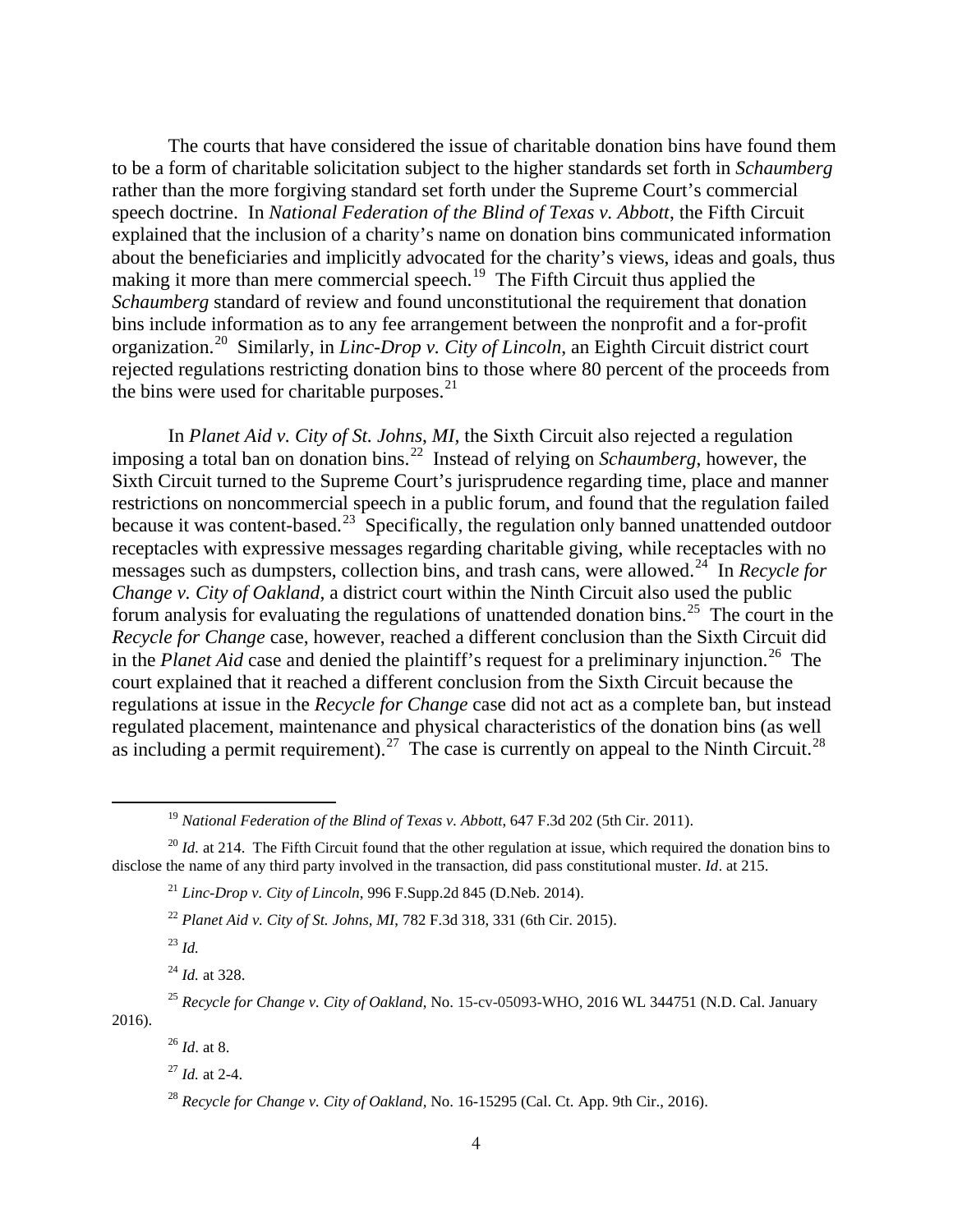It is not always clear whether courts will turn to the *Schaumberg* test or whether they will use forum analysis, and the accompanying public or nonpublic forum tests when analyzing regulations of donation bins. The use of one approach over the other, however, does not appear to lead to different outcomes but instead reflects the particular arguments at issue in the case. Courts appear to rely on *Schaumberg* when the parties disagree as to whether the speech at issue is commercial or noncommercial. The courts more often turn to the forum analysis tests when the parties agree or assume the speech is noncommercial.<sup>[29](#page-5-0)</sup> The forum analysis framework is discussed in Section III below.

#### **III. Forum Analysis**

The most common approach of the lower federal courts when analyzing solicitation or panhandling regulations is to utilize the test applicable to the forum at issue. Regulations for a nonpublic forum are subject to a more deferential review standard than regulations for a public forum. Accordingly, forum classification of the property being regulated can be determinative as to whether the restrictions at issue will pass muster under the First Amendment.

In *Perry Education Association v. Perry Local Educators' Association,* the Supreme Court set forth the standard for the traditional public forum explaining that in places, which by long tradition or government fiat, have been devoted to assembly and debate (e.g., streets, sidewalks, public parks), the rights of the state to limit expressive activity are sharply circumscribed. [30](#page-5-1) Thus, a restriction on speech in a public forum will pass constitutional muster if: (1) it is content-neutral; (2) it is narrowly tailored to serve a significant governmental interest; and (3) it leaves open ample alternative channels for communication of the information (this is known as the time, place and manner test).<sup>[31](#page-5-2)</sup> In a traditional public forum, First Amendment activities generally may not be prohibited completely, and complete bans are only allowed when the exclusion is necessary to serve a compelling state interest and the exclusion is narrowly drawn to achieve that interest."[32](#page-5-3) Additionally, content-based

<span id="page-5-0"></span><sup>&</sup>lt;sup>29</sup> The courts define commercial speech as speech that does no more than propose a commercial transaction. *See Bolger v. Youngs Drug Products*, 463 U.S. 60 (1983). Solicitation and panhandling are typically understood to encompass more than the mere proposal of a commercial transaction. In the limited circumstances where the courts find that the solicitation regulation at issue impacts commercial speech alone, the courts generally turn to the more lenient commercial speech doctrine as set forth in *Central Hudson Gas & Elec. Corp v. Public Service Commission of New York*, 447 U.S. 557 (1980), but content-based distinctions are not favored under the commercial speech doctrine either. *See FF Cosmetics v. City of Miami Beach*, 129 F.Supp.3d 1316 (S.D. Fl. 2015) (granting preliminary injunction against enforcement of ordinance directed at commercial speech that restricted greeters in front of stores); *see also Centro de la Comunidad Hispana v. Town of Oyster Bay*, 128 F.Supp.3d 597 (E.D. NY 2015) (finding that prohibition of standing on roadway to solicit work was a content-based commercial regulation that failed to pass muster under the *Central Hudson* analysis); *Retail Digital Network v. Applesmith*, 810 F.3d 638 (9th Cir. 2016) (explaining that heightened judicial scrutiny is required for content-based restrictions on non-misleading advertising of legal goods or services.).

<span id="page-5-1"></span><sup>30</sup> *Perry Education Association v. Perry Local Educators' Association*, 460 U.S. 37, 45 (1983).

<span id="page-5-2"></span><sup>31</sup> *Ward v. Rock Against Racism*, 491 U.S. 781 (1989).

<span id="page-5-3"></span><sup>32</sup> *Cornelius v. NAACP Legal Defense & Educ. Fund*, 473 U.S. 788, 800 (1985).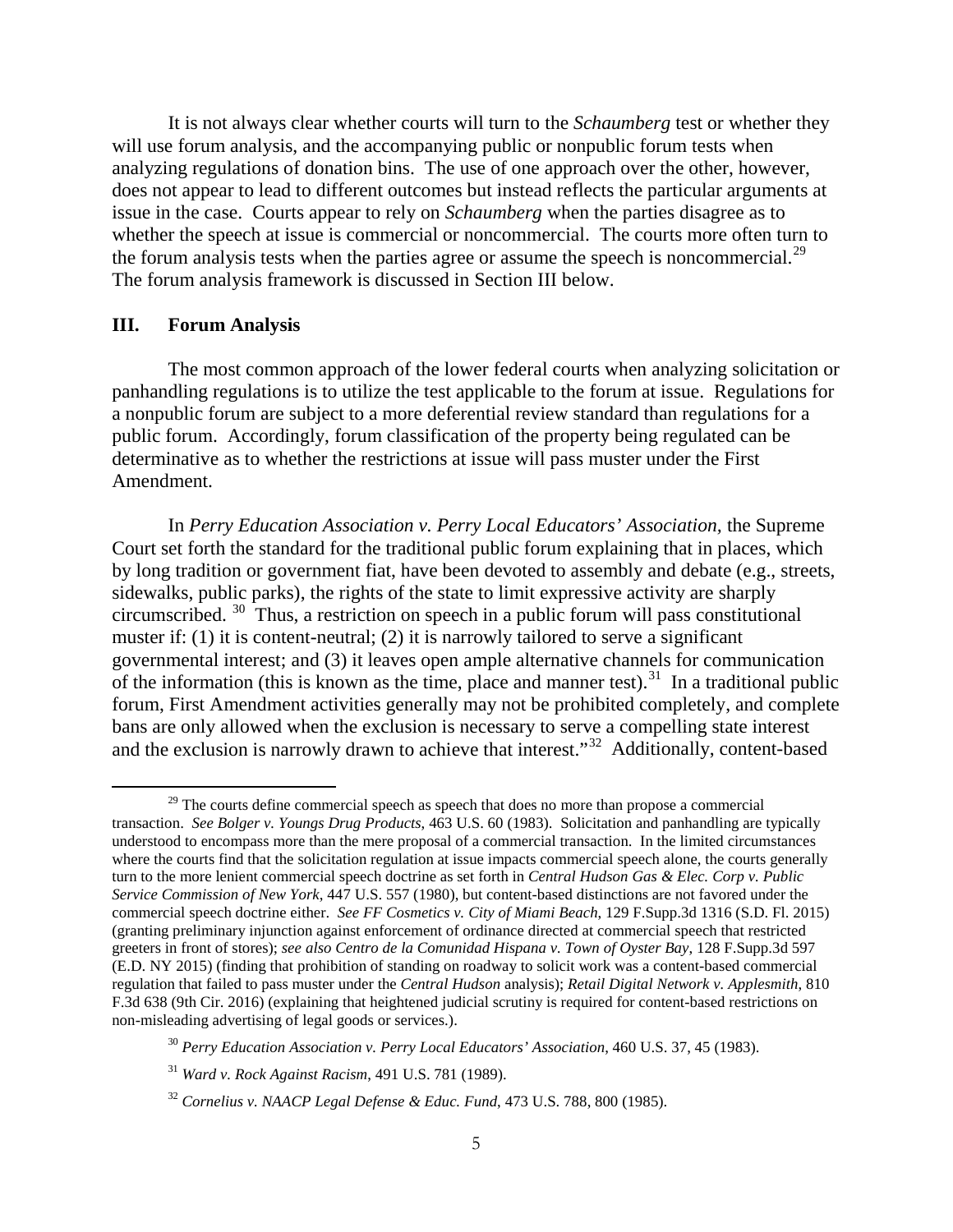regulations (*i.e.* rules that either allow or exclude speech based on the subject matter being expressed) are deemed presumptively unconstitutional for a public forum, and only pass muster if they are the least restrictive means to further a compelling governmental interest.<sup>33</sup>

In contrast to the public forum, a nonpublic forum is government property that has traditionally not been open to the free exchange of ideas, such as a courthouse lobby, a prison or a military base. The government may also establish a limited public forum by opening a nonpublic forum for a limited purpose or for the discussion of certain subjects.<sup>34</sup> A limited public forum is governed by the same rules that govern a nonpublic forum.<sup>35</sup> In a nonpublic forum or limited public forum, the government is given more latitude to restrict speech. A restriction for a nonpublic (or limited public) forum will pass muster if it is: (1) reasonable; and (2) viewpoint neutral (*i.e.* not an effort to suppress expression merely because the public officials oppose the speaker's view).<sup>36</sup>

In *United States v. Kokinda*, the Supreme Court considered regulations for a postal sidewalk that provided "soliciting alms and contributions, campaigning for election to any public office, collecting private debts, commercial soliciting and vending, and displaying or distributing commercial advertising on postal premises are prohibited."<sup>37</sup> In a 5-4 decision, the Court upheld the regulation. The majority opinion explained that the postal sidewalk was not a traditional public forum and that the regulation passed muster as reasonable and viewpoint neutral.<sup>[38](#page-6-5)</sup> Critical to the nonpublic forum classification was the fact that the sidewalk was constructed solely to provide for the passage of individuals engaged in postal business, not as a public passageway.<sup>39</sup>

Similarly, the Supreme Court has found airport terminals to be a nonpublic forum. In *International Society for Krishna Consciousness v. Lee*, the Supreme Court considered a

<span id="page-6-0"></span><sup>33</sup> *Foti v. City of Menlo Park*, 146 F.3d 629, 637 (9th Cir. 1998); *Sable Communications of California v. FCC*, 492 U.S. 115, 126 (1989).

<sup>34</sup> *Hills v. Scottsdale Unified Sch. Dist.,* 329 F.3d 1044, 1049 (9th Cir. 2003).

<span id="page-6-2"></span><span id="page-6-1"></span><sup>&</sup>lt;sup>35</sup> See id. Note that the government may also create a designated public forum by opening nonpublic forum property for general First Amendment activities (as opposed to limiting the activity) and that the designated public forum (as opposed to the limited public forum) is governed by the same rules that apply to a public forum. *Hopper v. City of Pasco*, 241 F.3d 1067, 1074-1075 (9th Cir. 2001); *United Food & Commer. Workers Union, Local 1099 v. Southwest Ohio Reg'l Transit Auth.*, 163 F.3d 341 (6th Cir. 1998).

<sup>36</sup> *Perry*, 460 U.S. at 46.

<span id="page-6-4"></span><span id="page-6-3"></span><sup>&</sup>lt;sup>37</sup> *United States v. Kokinda*, 497 U.S. 720, 724 (1990). The Court only considered the prohibition on soliciting funds and did not examine the remainder of the prohibition. *See id.* at 723-724.

<span id="page-6-6"></span><span id="page-6-5"></span><sup>&</sup>lt;sup>38</sup> *Id.* at 724. Only four Justices found that the postal sidewalk was a nonpublic forum. Justice Kennedy concurred in the judgment that the regulations were constitutional but took issue with classifying the sidewalk as a nonpublic forum. *Id.* at 721. Rather, he found that the regulations passed muster under the time, place and manner test for a public forum. *Id.* The four dissenting Justices found that the sidewalk was a public forum and that the regulations did not pass muster. *Id.* at 740.

<sup>39</sup> *Id.* at 743.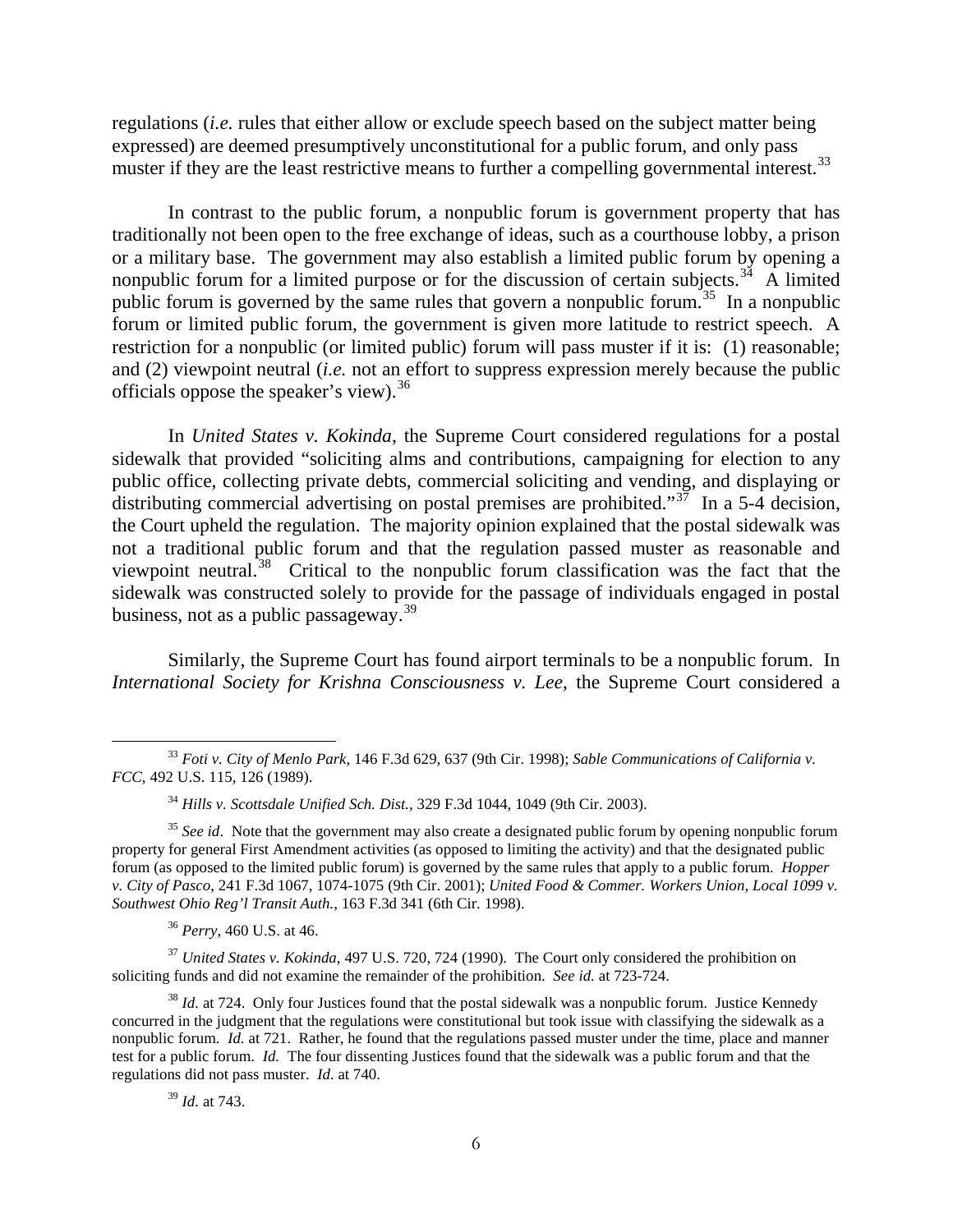regulation prohibiting solicitation and the receipt of funds inside an airport terminal.<sup>[40](#page-7-0)</sup> A divided Court held that the Port Authority could prohibit the solicitation and receipt of funds because the terminal had not historically been made available for speech activity.<sup>41</sup> This made the terminal a "nonpublic forum" where the regulation needed to be only reasonable and viewpoint neutral to pass muster. $42$  The Court found the restriction met this test explaining that the Port Authority's need to restrict speech to reduce passenger congestion was reasonable and unrelated to any particular speaker's viewpoint.<sup>43</sup> The Court noted that the government's interest in preventing congestion and fraud were heightened at an airport terminal where people travel on tight time schedules.[44](#page-7-4) Likewise, in *International Society for Krishna v. City of Los Angeles*, the Ninth Circuit used the nonpublic forum test and upheld a ban at LAX on the solicitation for the immediate receipt of funds when done in a continuous and repetitive manner.<sup>45</sup>

The post office and airport cases illustrate that with certain property the government can regulate solicitation and panhandling under the reasonableness standard applicable to a nonpublic forum. However, the vast majority of solicitation and panhandling regulations are directed at a public forum (such as sidewalks, streets, and parks) where less deferential tests apply. For instance, in *Comite de Jornaleros de Redondo Beach v. City of Redondo Beach,* the Ninth Circuit ruled that Redondo Beach's city-wide ban on soliciting for employment, business or contributions from the occupants of any vehicle was unconstitutional.<sup>[46](#page-7-6)</sup> The Ninth Circuit found the ordinance invalid because it was not narrowly tailored to achieve the City's goals.<sup>[47](#page-7-7)</sup> The City enforced the ordinance as part of its "Day Laborer Enforcement" Project" and a pair of day-laborer organizations sued. The Court found the City had a legitimate interest in keeping the streets open and available for movement but that the ordinance was not narrowly drawn because it applied everywhere in the City, while the City only provided evidence of traffic problems at a small number of major streets and medians.<sup>[48](#page-7-8)</sup> Furthermore, the ordinance swept within its coverage school children shouting "car wash" at motorists, girl scouts selling cookies on the sidewalk, and even a motorist stopping on the side of the street to ask if a neighbor's teenager was available to babysit.<sup>49</sup> The City also had

<sup>44</sup> *Id.* at 684.

<sup>45</sup> *International Society for Krishna v. City of Los Angeles*, 764 F.3d 1044 (9th Cir. 2014).

<span id="page-7-8"></span><span id="page-7-7"></span><span id="page-7-6"></span><span id="page-7-5"></span><span id="page-7-4"></span><span id="page-7-3"></span><span id="page-7-2"></span><sup>46</sup> Comite de Jornaleros v. City of Redondo Beach, 657 F.3d 936 (9<sup>th</sup> Cir. 2011). Of note, while the Ninth Circuit found the regulation unconstitutional, it assumed without discussion that the regulation was content-neutral. *Id.* at 940. In light of the Supreme Court's recent ruling in *Reed*, it is unlikely that this assumption remains valid. The content neutrality issue is discussed in detail in Section IV *infra*.

<sup>47</sup> *Id.* at 940.

<sup>48</sup> *Id.* at 948-949.

<span id="page-7-9"></span><sup>49</sup> *Id.* at 959.

<span id="page-7-0"></span><sup>40</sup> *International Society for Krishna Consciousness, Inc. v. Lee*, 505 U.S. 672 (1992).

<span id="page-7-1"></span> $41$  *Id.* at 680.

<sup>42</sup> *Id.* at 683.

<sup>43</sup> *Id.* at 680-81.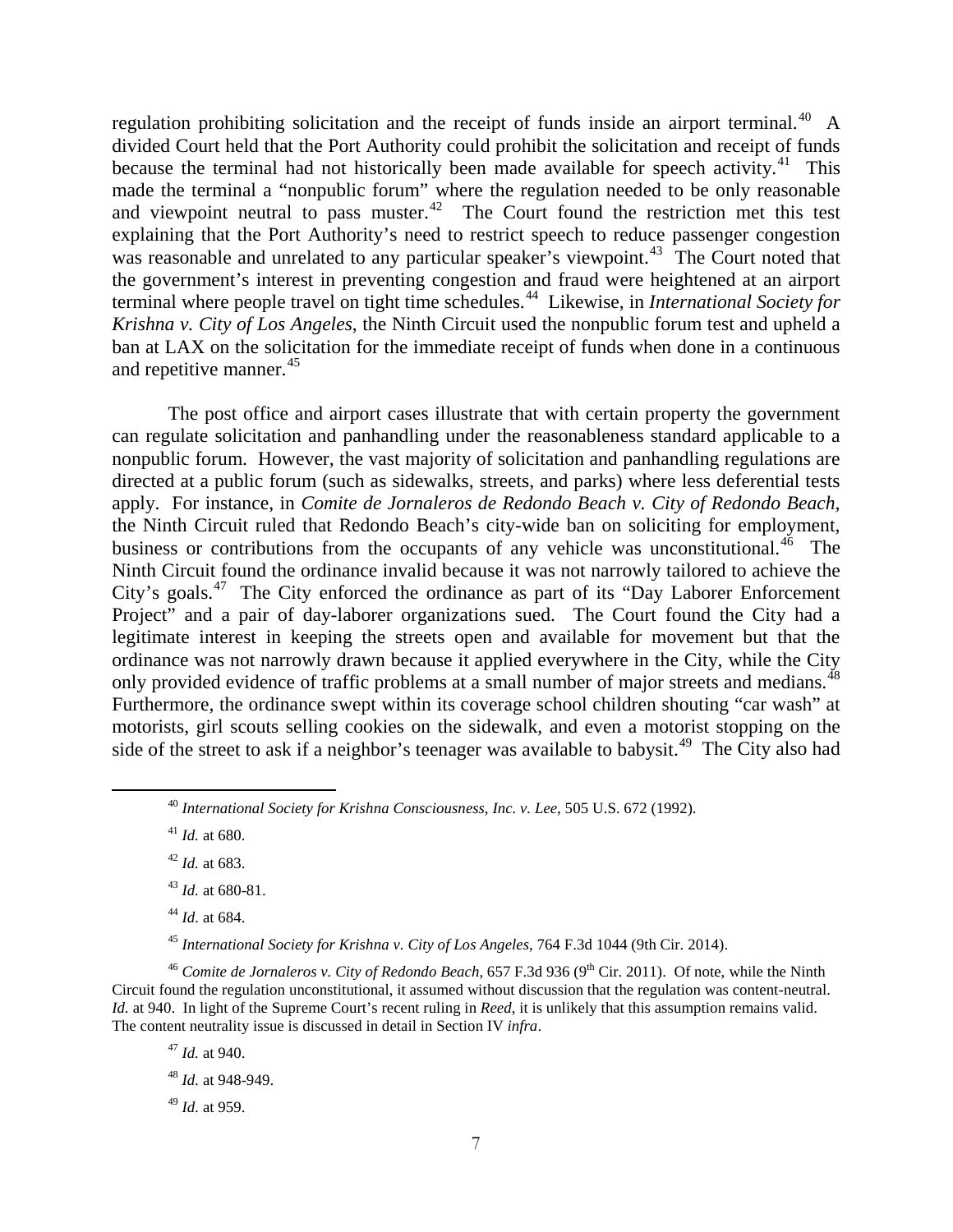numerous alternative state law provisions at its disposal to achieve its goals while burdening little or no speech. $50$ 

Likewise, the First Circuit in *Cutting v. City of Portland* also rejected a city-wide ban that prohibited people from standing, sitting, staying, driving, or parking on median traffic strips.<sup>51</sup> While the ordinance was content-neutral, the First Circuit found that it was not narrowly tailored, but instead was geographically over-inclusive.<sup>52</sup> The First Circuit suggested that an ordinance that prohibits the activity on only the smallest or most dangerous of medians and intersections could potentially meet the narrow tailoring requirement.<sup>[53](#page-8-3)</sup> Indeed, in *Houston Chronicle v. City of League City, Texas*, the Fifth Circuit found that the narrow tailoring requirement was met where the regulation at issue only prohibits soliciting, selling, or distributing material to the occupants of cars stopped in obedience to a traffic control signal or light.<sup>[54](#page-8-4)</sup> The Fifth Circuit rejected the argument that the ordinance was under-inclusive and instead found that intersections with traffic lights are generally the most heavily trafficked and dangerous, and thus the ordinance was appropriately tailored to meet the city's interests.<sup>55</sup>

#### **IV. Content Neutrality**

As noted in Section III, content-neutral regulations of a public forum (such as for sidewalks, streets, and parks) are subject to intermediate scrutiny under the time, place and manner test, whereas content-based regulations are presumptively invalid and subject to strict scrutiny. Thus, drafting a content-neutral ordinance is critical to the success of implementing valid regulations for a public forum.

In the past, the courts and parties would often either assume without any analysis that solicitation and panhandling regulations were content-neutral, or would look to the Supreme Court's ruling in *Ward v. Rock Against Racism* for guidance. The *Ward* decision stated that "[t]he principal inquiry in determining content neutrality . . . is whether the government has adopted a regulation of speech because of disagreement with the message it conveys."<sup>[56](#page-8-6)</sup> This approach, however, is no longer valid.[57](#page-8-7) The Supreme Court's recent decision in *Reed*  has put the content neutrality issue in the spotlight and makes clear that a more exacting approach is mandated.[58](#page-8-8) Specifically, *Reed* states that "[g]overnment regulation of speech is

<span id="page-8-0"></span><sup>50</sup> *Id.* at 947-51.

<span id="page-8-1"></span><sup>51</sup> *Cutting v. City of Portland*, 802 F.3d 79 (1st Cir. 2015).

<span id="page-8-2"></span><sup>52</sup> *Id.* at 89.

<span id="page-8-3"></span><sup>53</sup> *Id.* at 92.

<span id="page-8-4"></span><sup>54</sup> *Houston Chronicle v. City of League City*, *Texas,* 488 F.3d 613 (5th Cir. 2007).

<span id="page-8-5"></span><sup>55</sup> *Id.* at 622.

<span id="page-8-6"></span><sup>56</sup> *Ward v. Rock Against Racism*, 491 U.S. 781 (1989).

<span id="page-8-7"></span><sup>57</sup> *See Reed v. Town of Gilbert, Ariz.*, 135 S.Ct. 2218 (2015).

<span id="page-8-8"></span><sup>58</sup> *See id*.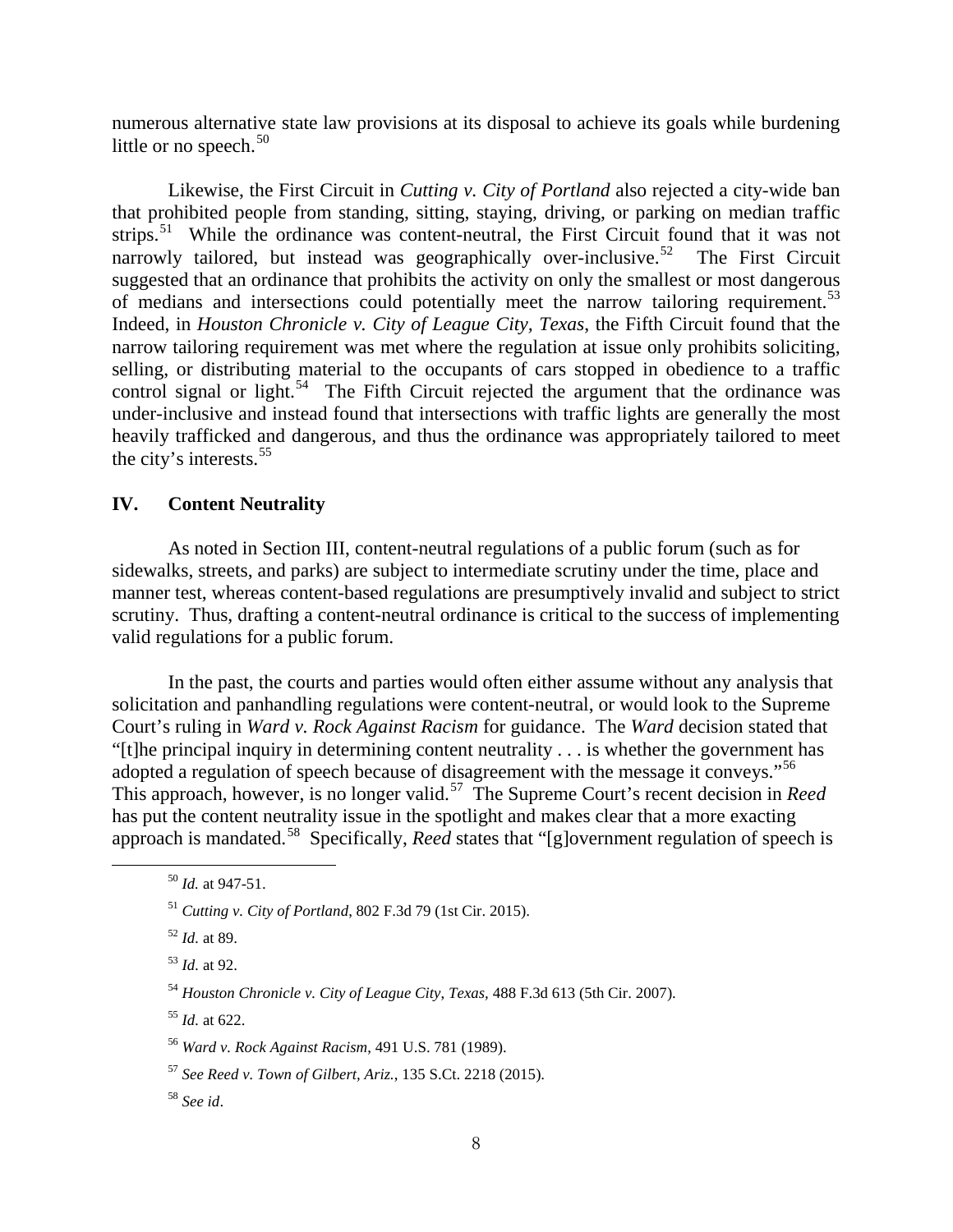content-based if a law applies to particular speech because of the topic discussed or the idea or message expressed."[59](#page-9-0) Many solicitation ordinances fall within *Reed's* definition of "content-based," and are now vulnerable to a finding that they do not pass constitutional muster.

In a forewarning of things to come, the Ninth Circuit used an exacting understanding of content neutrality when it analyzed an ordinance regulating solicitation at the 80-acre Seattle Center (a public park and entertainment complex) prior to the *Reed* case.<sup>60</sup> Specifically, in *Berger v. City of Seattle*, the Ninth Circuit found the ordinance to be an impermissible content-based restriction because it prohibited street performers from actively soliciting donations.<sup>[61](#page-9-2)</sup> The Ninth Circuit found the very terms of the ordinance to be content-based because they prohibited performers from verbally communicating a particular set of messages – requests for donations – based on the idea expressed.<sup>62</sup> The Court then declared the ordinance unconstitutional even though the City may have had a legitimate interest in reducing the "aggressive solicitation" of street performers since it banned all active solicitation and not just aggressive behavior. $^{63}$  $^{63}$  $^{63}$ 

The Seventh Circuit also considered the content neutrality of panhandling regulations in a decision that pre-dated *Reed.* Unlike the Ninth Circuit decision in *Berger*, the Seventh Circuit's decision in *Norton v. City of Springfield,* originally found the regulation at issue to be content-neutral, a decision it later reversed in light of *Reed*. [64](#page-9-5) The ordinance at issue defined panhandling as an oral request for an immediate donation of money.<sup>[65](#page-9-6)</sup> Signs requesting money were allowed as were oral requests to send money later. $\frac{66}{6}$  $\frac{66}{6}$  $\frac{66}{6}$  Initially, the Seventh Circuit rejected the argument that the ordinance was content-based explaining that the ordinance did not interfere with the marketplace of ideas, that it did not practice viewpoint discrimination, and that the distinctions were an effort to make the ordinance less restrictive.<sup>67</sup> The Seventh Circuit relied on the Supreme Court jurisprudence to classify two types of regulations as content-based: those that restrict speech because of the ideas they convey, and those that restrict speech because the government disapproves of the message.<sup>68</sup> It found that the panhandling restriction did not encompass either type of discrimination and was an ordinance regulating subject matter rather than content or viewpoint.<sup>[69](#page-9-10)</sup>

<sup>62</sup> *Id*.

<span id="page-9-4"></span><sup>63</sup> *Id*. at 1053.

- <sup>65</sup> *Id*. at 412.
- <span id="page-9-7"></span><span id="page-9-6"></span><sup>66</sup> *Id*.
- <span id="page-9-8"></span> $^{67}$  *Id.*
- <span id="page-9-9"></span><sup>68</sup> *Id*.
- <span id="page-9-10"></span><sup>69</sup> *Id*.

<span id="page-9-0"></span><sup>59</sup> *Id*. at 2227.

<sup>60</sup> *See Berger v. City of Seattle,* 569 F.3d 1029 (9th Cir. 2009).

<span id="page-9-3"></span><span id="page-9-2"></span><span id="page-9-1"></span><sup>61</sup> *Id.* at 1051.

<span id="page-9-5"></span><sup>64</sup> *Norton v. City of Springfield*, 806 F.3d 411 (7th Cir. 2015).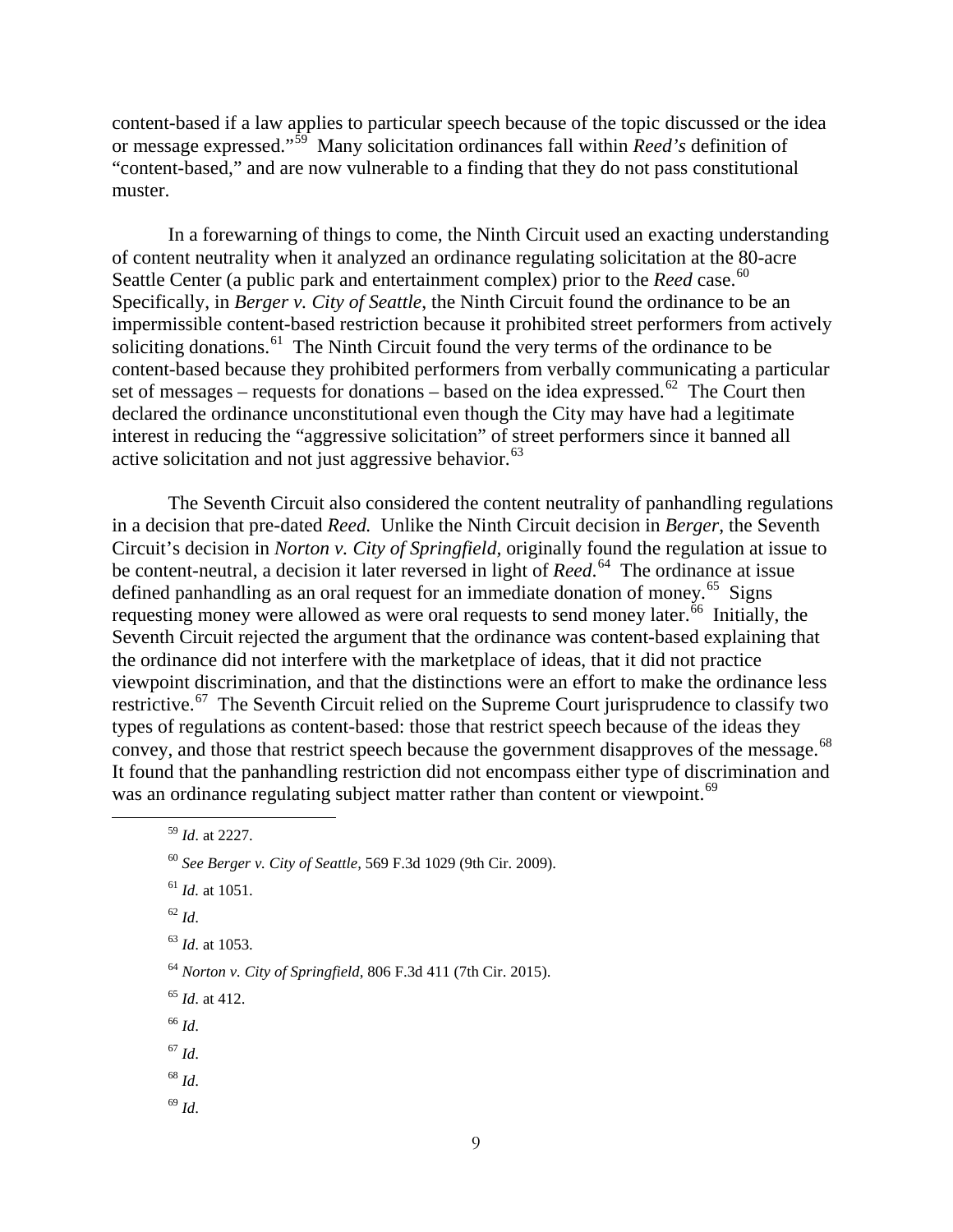After the Supreme Court's *Reed* ruling, however, the Seventh Circuit reconsidered its decision and, in light of *Reed*, found the ordinance to be unconstitutionally content-based.<sup>[70](#page-10-0)</sup> Specifically, the Seventh Circuit found that Springfield's ordinance regulated speech based on the topic discussed and, therefore, was content-based under *Reed*. [71](#page-10-1) Following this ruling, Springfield adopted a new ordinance that prohibited panhandling at any time before, during, or after the panhandler knowingly approaches within five feet of the solicited person.<sup>72</sup> The new ordinance defined panhandling as a vocal appeal for an immediate donation of money or other gratuity.<sup>[73](#page-10-3)</sup> The district court found that although the language of the ordinance had been modified, it was still content-based since it prohibited making a vocal appeal for donations while it allowed other topics of speech such as asking about the weather, requesting someone to sign a petition, or asking for future donations.<sup>[74](#page-10-4)</sup> Accordingly, the City's panhandling regulation was once again found invalid.<sup>75</sup>

Similarly, in *Thayer v. City of Worcester,* the First Circuit initially upheld a panhandling restriction as a content-neutral regulation.<sup>[76](#page-10-6)</sup> This decision was later reversed in light of *Reed*. [77](#page-10-7) Retired Supreme Court Justice Souter, sitting by designation, found that regulations prohibiting aggressive panhandling and restricting the use of traffic medians and roadways to be content-neutral.<sup>[78](#page-10-8)</sup> Souter noted that for decades, the City "had been pushed and pulled by concerns about panhandling on its streets."[79](#page-10-9) Among other things, the City was concerned about public safety from individuals walking in and out of traffic to collect money in intersections, traffic islands, and roadways.<sup>80</sup> To address this problem, the City adopted two ordinances. The Aggressive Panhandling Ordinance made it unlawful to beg, panhandle, or solicit any person in an aggressive manner.<sup>[81](#page-10-11)</sup> It applied to speech attempting to obtain an immediate donation of money or other things of value.<sup>[82](#page-10-12)</sup> The second ordinance regulated activity on traffic islands and the roadway.<sup>83</sup> Plaintiffs, two homeless people and a political activist on the City's school committee, challenged the constitutionality of the

<sup>83</sup> *Id*. at 65.

<span id="page-10-0"></span><sup>70</sup> *Id*. at 412-413.

<span id="page-10-1"></span><sup>71</sup> *Id*. at 413.

<span id="page-10-2"></span><sup>72</sup> *Norton v. City of Springfield*, 2015 WL 8023461, 1 (C.D. Ill. 2015).

<span id="page-10-3"></span><sup>73</sup> *Id*. at 1.

<span id="page-10-4"></span><sup>74</sup> *Id*. at 2.

<span id="page-10-5"></span><sup>75</sup> *Id.* at 2-3.

<span id="page-10-6"></span><sup>76</sup> *Thayer v. City of Worcester* , 755 F.3d 60 (2014) (vacated and remanded).

<span id="page-10-7"></span><sup>77</sup> *Thayer v. City of Worcester*, 135 S.Ct 2887 (2015).

<span id="page-10-8"></span><sup>78</sup> *Thayer*, 755 F.3d 60 (2014).

<sup>79</sup> *Id.* at 63.

<span id="page-10-10"></span><span id="page-10-9"></span><sup>80</sup> *Id*. at 64.

<span id="page-10-11"></span> $81$  *Id.* 

<span id="page-10-13"></span><span id="page-10-12"></span><sup>82</sup> *Id*.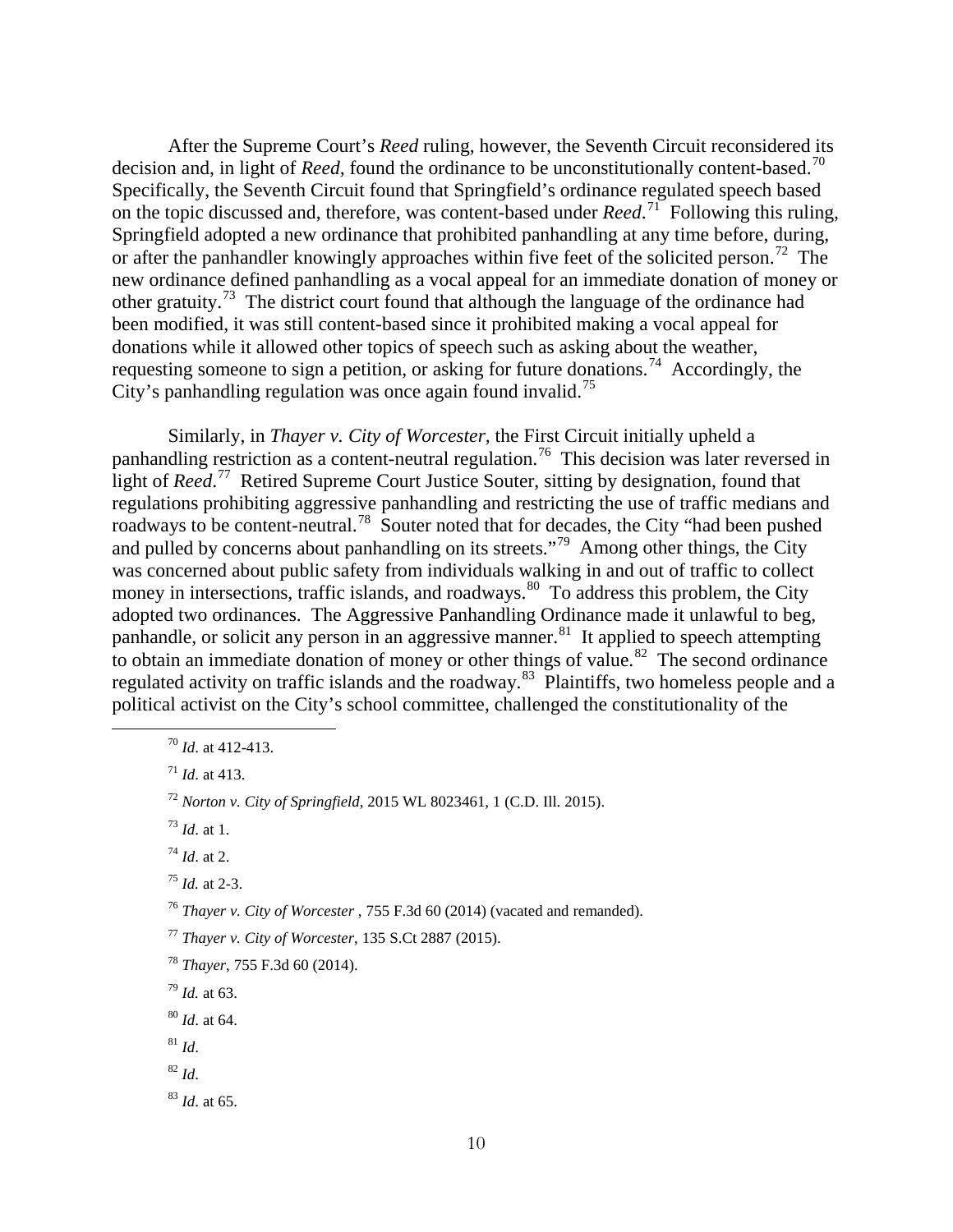ordinances.[84](#page-11-0) The First Circuit looked to the test set forth in *Ward* and determined that the ordinances were content-neutral.<sup>[85](#page-11-1)</sup> Souter explained that while panhandling and solicitation of immediate donations may convey a message of need, and waving placards at traffic islands may often be a political expression, the regulations were not directed at suppressing speech because the government disapproved of the message and, therefore, did not run afoul of the content neutrality standard.<sup>[86](#page-11-2)</sup>

The Supreme Court remanded the *Thayer* case for further consideration in light of *Reed*. [87](#page-11-3) The First Circuit vacated its original opinion and remanded to the district court for consideration.[88](#page-11-4) In light of *Reed*, the district court found the Aggressive Panhandling Ordinance to be a content-based restriction on speech. It found the ordinance regulating the use of traffic islands and roadways failed as well because, although it was content-neutral, it was not sufficiently tailored to meet the government's interest in public safety.<sup>[89](#page-11-5)</sup> The court noted that post-*Reed*, "municipalities must go back to the drafting board" and, in doing so, "define with particularity the threat to the public safety they seek to address, and then enact laws that precisely and narrowly restrict *only* that conduct which would constitute such a threat."<sup>[90](#page-11-6)</sup>

A survey of post-*Reed* decisions shows the challenge of drafting content-neutral regulations since courts have routinely been striking down panhandling and solicitation regulations as content-based restrictions on speech.  $\frac{5}{91}$  The regulations that have survived the content neutrality test of *Reed* focus on defining the conduct being regulated, such as prohibiting the distribution of anything to the occupant of vehicles.<sup>[92](#page-11-8)</sup> While *Reed* was not a

<span id="page-11-1"></span><sup>85</sup> *Id*. at 67.

<span id="page-11-7"></span><span id="page-11-6"></span><span id="page-11-5"></span><span id="page-11-4"></span><span id="page-11-3"></span><sup>91</sup> *McLaughlin v. City of Lowell*, 140 F.Supp.3d 177 (D. Mass. 2015) (finding that regulations of solicitation that single out the solicitation of the immediate transfer of funds for charitable purposes are contentbased); *Browne v. City of Grand Junction*, 136 F.Supp.3d 1276 (D. Colo. 2015) (observing that any law prohibiting all solicitation in a public forum constitutes content discrimination under *Reed*); *Working America v. City of Bloomington*, 142 F.Supp.3d 823 (D. Minn. 2015) (finding that a regulation of door-to-door solicitors was contentbased since, by definition in the ordinance, it applied to speech that had the purpose of generating money or property on behalf of a person, organization or cause); *Norton*, 806 F.3d 411 (2015) (reversing after *Reed* and finding that an ordinance targeting oral requests for money now, but not requests for money later, constitutes content discrimination); *Homeless Helping Homeless v. City of Tampa*, 2016 WL 4162882 (M.D. Fla. 2016) (finding the City's ordinance regulating the solicitation of donations or payments was unconstitutionally content-based under *Reed,* but noting strong disagreement with *Reed* in the context of solicitation and belief that *Reed* was likely a "transient reign.")

<span id="page-11-8"></span><sup>92</sup> Traditionalist American Knights of the Ku Klux Klan v. City of Desloge, Missouri, 2016 WL 705128, 4 (E.D. Mo. 2016); *Watkins v. City of Arlington,* 123 F.Supp.3d 856 (N.D. Tex. 2015).

<span id="page-11-0"></span><sup>84</sup> *Id*. at 65-66.

<span id="page-11-2"></span><sup>86</sup> *Id*. at 68.

<sup>87</sup> *Thayer*, 135 S.Ct 2887.

<sup>88</sup> *See Thayer v. City of Worcester*, 144 F.Supp.3d 218, 221 (D. Mass. 2015).

<sup>89</sup> *Id*. at 233-234 and 237.

<sup>90</sup> *Id*. at 237.